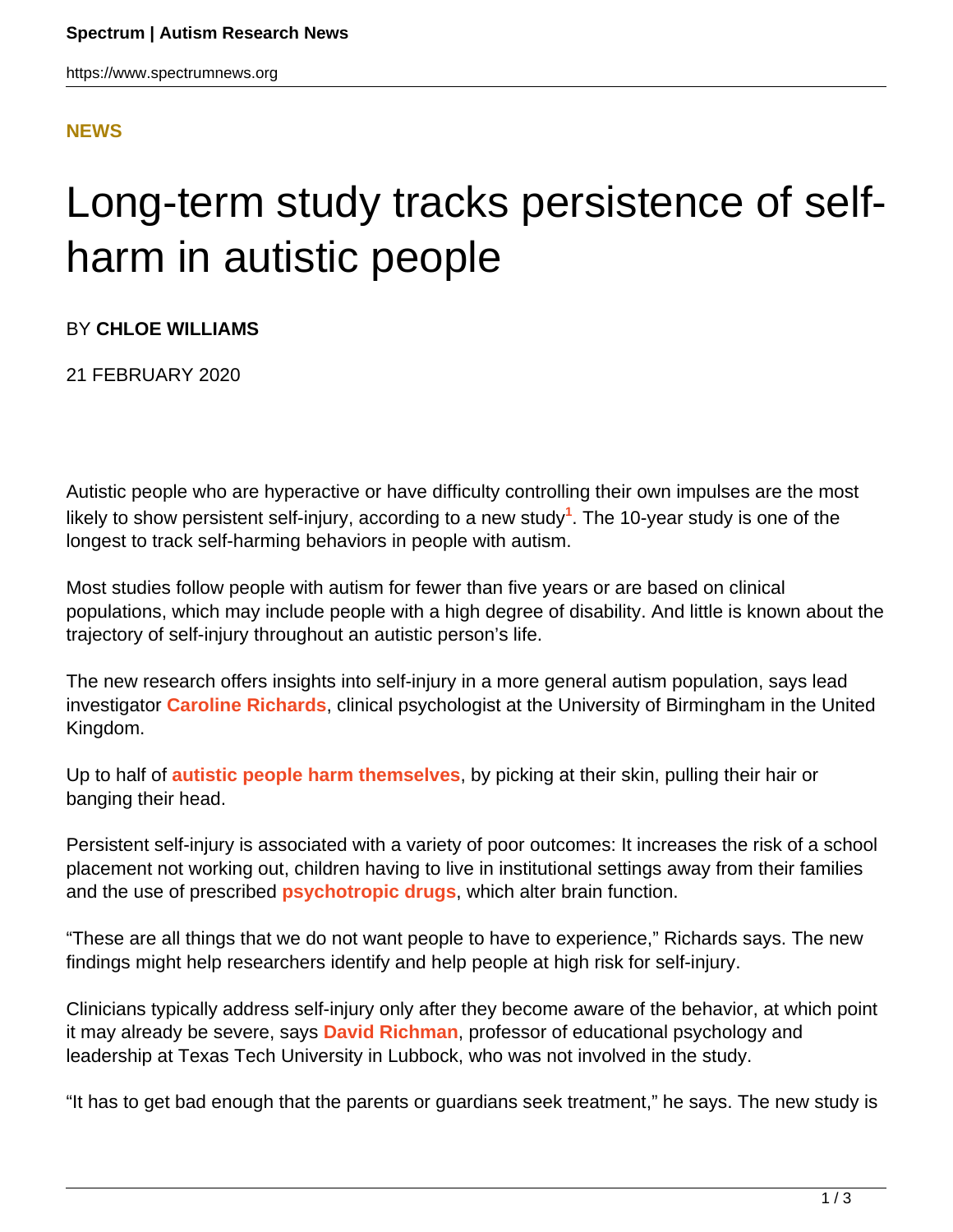a step toward a more preventive approach.

## **Persistent predictors:**

Richards' team recruited 67 people with autism aged 4 to 39 years through the **[National Autistic](https://www.autism.org.uk/get-involved/about-us.aspx) [Society](https://www.autism.org.uk/get-involved/about-us.aspx)**, a U.K.-based advocacy organization. The researchers had parents and caregivers complete online questionnaires at three time points: once in 2009, and then 3 and 10 years later.

A dominant theory from the 1990s suggests that some individuals subconsciously learn to selfharm to communicate or get attention. However, people with autism who self-harm also often show **[self-restraint](https://www.spectrumnews.org/news/pain-impulsivity-may-motivate-self-harm-autism/)** — sitting on their hands or wrapping themselves in clothing — in an attempt to stop the harming behavior. This suggests that the self-injury may instead be driven by difficulties with impulse control.

So the researchers designed the questionnaires to assess both self-injury and self-restraint.

The questionnaires also evaluated possible predictors of the behavior, such as impulsivity, hyperactivity, social communication, mood and **[repetitive behaviors](https://www.spectrumnews.org/news/repetitive-behaviors-and-stimming-in-autism-explained/)**.

Self-injury decreases over time in the majority of autistic people, but it persists in about 44 percent of them, the researchers reported in January in Molecular Autism.

The team found that self-injury is associated with a variety of behaviors: At the three-year followup, for instance, those who had had difficulties with social interactions at the start of the study were more likely to self-harm than the others; and those with high scores on impulsivity and hyperactivity at the start of the study were more likely to display persistent self-injury and self-restraint than the others at the 10-year mark.

Impulsivity in particular is linked to self-injury at all of the time points and predicts self-injury at each later time interval, the researchers found.

The team also found one troubling trend: The autistic people who self-harm were no more likely to consult professionals other than pediatricians than the rest of the participants were.

"That rings an alarm," says **[Jill Fodstad](https://medicine.iu.edu/faculty/22532/fodstad-jill/)**, assistant professor of clinical psychology at Indiana University in Indianapolis, who was not involved in the research. "It means that they're not getting as much help as they truly need."

Fodstad points out that the study's small sample size raises questions about whether its results can be generalized. The researchers also caution that parental reports usually include some error. They plan to evaluate self-injury in autism through direct testing in a follow-up study.